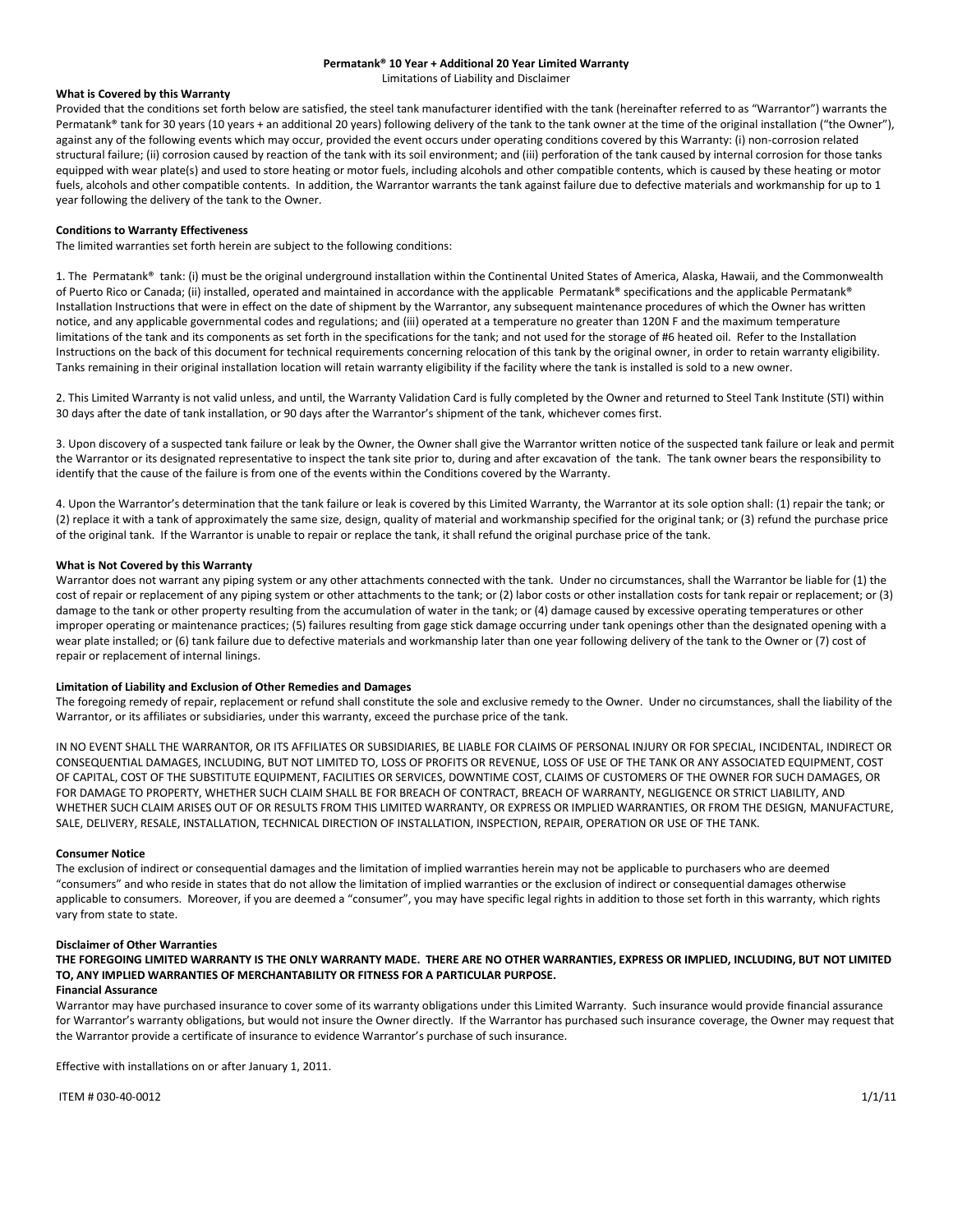# **PERMATANK® INSTALLATION INSTRUCTIONS**

# **1.0 EXCAVATION AND BEDDING**

- 1.1 The bottom of the excavation shall be covered with a minimum of 12 inches (305 mm) of bedding, suitably graded and leveled. Bedding and backfill material surrounding the tank, to a width and depth of 12 inches (305 mm) all around the tank, shall be clean material.
- 1.2 Where anchoring by means of a concrete pad, the tank shall not be placed directly on the pad. Bedding material at least 6 inches (152.4 mm) deep must be spread evenly over the dimensions of the pad to separate the tank from the pad.
- 1.3 Bedding and backfill material shall consist of homogenous pea gravel, crushed stone, clean sand, natural earthen materials, or excavatable flowable fill. Crushed stone, clean sand and natural earthen materials shall be capable of passing 100% through a 1/2 inch (13 mm) sieve and no more than 12% by dry weight through a #200 sieve (0.0029 inch (0.0754 mm)). Pea gravel shall be no larger than 3/4-inch (19 mm). Flowable fill shall meet the National Ready Mixed Concrete Association for Controlled Low Strength materials (CLSM) with strength ranging from 70 – 150 psi and shall be installed in accordance with good engineering practice. The materials shall be free of all foreign materials, such as but not limited to, bricks, metals, concrete and plastics.
- 1.4 The backfill material may be from the tank site if it meets this description, or it may be delivered to the site from another source.
- 1.5 Sand or natural earthen materials used as backfill shall be placed into the excavation in 12-18 inch (305-458 mm) vertical lifts, compacted after each lift, at least 60% up the vertical height of the tank.
- 1.6 If earthen material from the site, or other earthen material, is to be used as bedding or backfill material, a minimum of four 1 cu.ft. samples shall be taken from different locations which are representative of the backfill material and the site. Samples shall be sieved to determine if the material complies with this specification.
- 1.7 In a tidal area, the tank "bedding" material shall be crushed stone or pea gravel. Sand and natural earthen material may be used only if measures are taken to prevent washout of material during the design life of the system.

# **2.0 INTERSTICE VACUUM MONITORING**

- 2.1 Assure tightness of tank and secondary containment in accordance with NFPA 30 through verification of vacuum within tank interstice (space in between the steel storage tank and outer fiberglass reinforced plastic [FRP] shell).
- 2.2 The tank is shipped from the factory with a minimum 13 inches Hg (44 kPa) vacuum inside the tank interstice. A vacuum gauge is factoryinstalled on the tank to monitor the interstice vacuum pressure. Upon delivery of the tank to the site, read and record the vacuum gauge pressure as noted on the Installation Checklist Form.

**IMPORTANT:** If the vacuum gauge reading has dropped 5 inches Hg (16.9 kPa) or more below the gauge reading recorded when the tank was delivered, **call the tank manufacturer immediately.**

**NOTE:** Variations in ambient air temperature, atmospheric pressure, exposure to sunlight, etc., can cause slight variations in vacuum gauge readings.

2.3 The vacuum gauge, at a minimum, must be read and its reading recorded in the spaces provided on the Installation Checklist for each of the following tank installation events:

The vacuum gauge should also be read and recorded after the following events:

- $\bullet$  At time of tank delivery,
- ! After backfilling to top of the tank,
- ! After tank installation has been completed.
- During long-term storage activity,
- ! At end of storage period before burial,
- After tank placement in excavation.
- ! After installation of monitor pipe extension to grade level,
- ! After tank installation has been completed.

# **3.0 TANK HANDLING & PREPARATION**

- 3.1 Equipment to handle the tank shall be of adequate size to lift and lower the tank without dragging and dropping to prevent damage to the tank.
- 3.2 The tank may arrive with factory installed removable lifting lugs for tank handling. Make sure lifting lugs are secured to the tank and positioned properly, parallel to the longitudinal centerline of the tank, before using.
- 3.3 The tank shall be carefully lifted and lowered into the excavation hole by use of cables or chains of adequate length attached to the lifting lugs provided. A spreader bar shall be used where necessary. Do not use slings, chains or cable around the tank to lift it. Do not roll or drag tank.
- 3.4 The angle between the vertical and one side of the lifting cable must not exceed a 60 degree included angle. Lift tank only at designated lift points with the lift lugs provided by the tank fabricator. Lift points are designated either by a sticker or by the presence of a lifting device.
- 3.5 Care shall be taken to prevent impact of the tank with any objects which can damage the tank, including concrete pads, deadman anchors, other tanks, tools and compaction equipment. Use of tank guide lines attached to lift lugs will provide a means of manually controlling tank movement and placement. Do not attach guide lines to the vacuum test station.
- 3.6 Do not store or place tank on sharp objects or debris. Use non-abrasive cushion-type chocks (i.e., rubber tires) to prevent tank movement during storage. For high wind conditions the tank should be tied down using non-metallic straps.
- 3.7 Follow label instructions including those at tank openings.

## **4.0 TANK STORAGE**

- 4.1 If the tank must be temporarily stored, prior to installation, it should be placed in an area away from activity where tank damage could occur.
- 4.2 Factory-installed protective padding material on the tank should remain on the tank until it is ready to be placed in the excavation. Set the tank on the ground such that the protective material is between the tank and the ground. Installation in the excavation with the protective material is optional.
- 4.3 Tank must be installed within one year of delivery from tank manufacturer. If tank is not installed within this time period, contact tank manufacturer to recertify the tank.

## **5.0 ANCHORING TANK**

- 5.1 High water tables or partially flooded excavation sites exert significant upward buoyant forces on tanks. Buoyant forces are partially resisted by the weight of the tank, the backfill and the pavement on top of the tank. Additional buoyant restraint, when required, is obtained using properly designed hold-down straps in conjunction with concrete hold-down pads or deadman anchors. The use of steel cable and round bar as hold down straps on the tank is prohibited.
- 5.2 If a metallic hold-down strap is used, a pad of inert insulating di-electric material must be used to insulate the hold-down strap from the tank. The separating pad shall be wider than the hold-down straps, which will prevent direct contact between the straps and the tank shell. This pad is not required if the hold-down strap is fabricated from non-conductive material.
- 5.3 The hold-down strap at the end of the tank shall be located at a distance of not more than D/4, where D is the tank diameter. The remaining holddown straps shall be spaced out approximately equally.